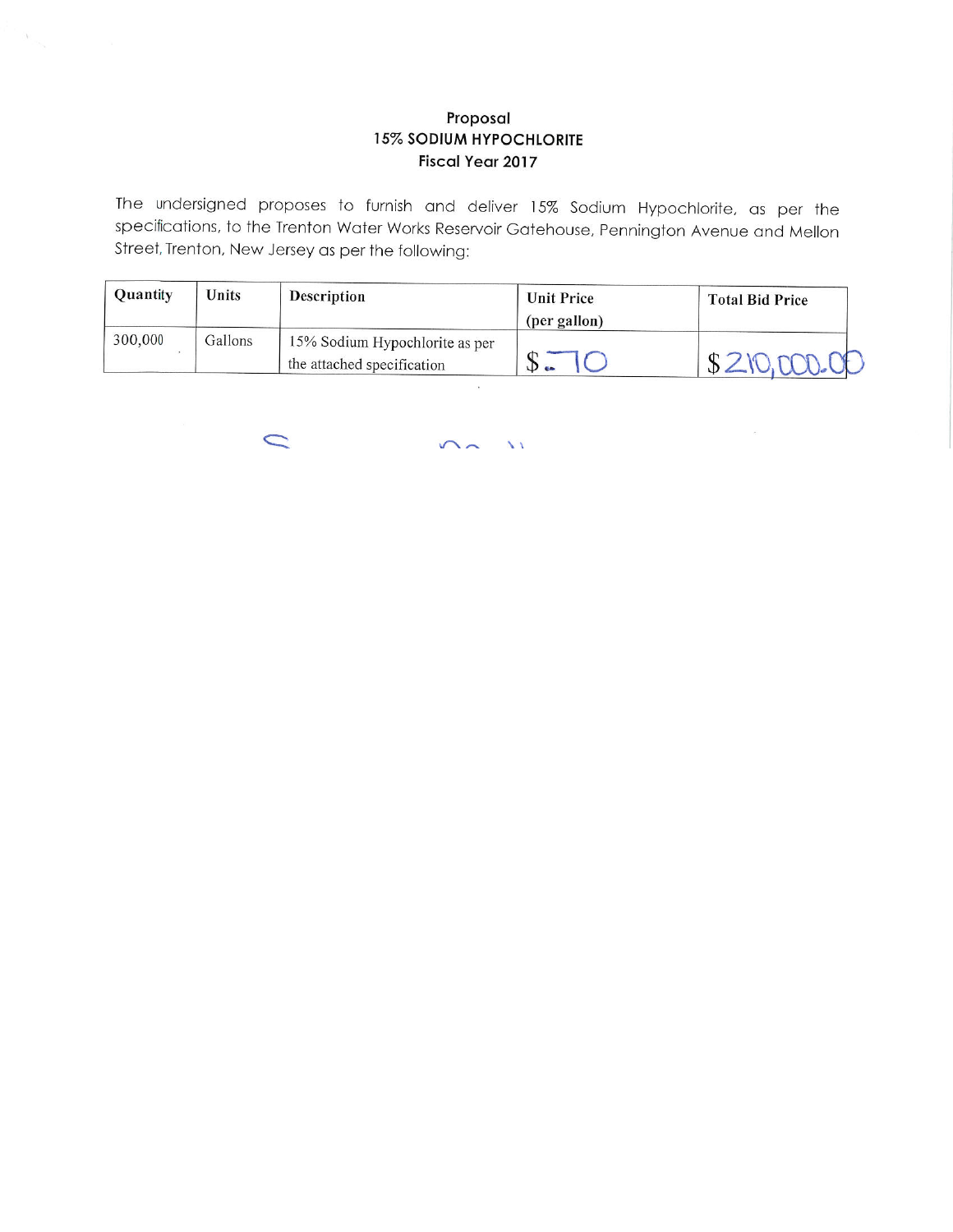The undersigned proposes to furnish and deliver 15% Sodium Hypochlorite, as per the specifications, to the Trenton Water Works Reservoir Gatehouse, Pennington Avenue and Mellon Street, Trenton, New Jersey as per the following:

| <b>Quantity</b> | Units   | <b>Description</b>                                           | <b>Unit Price</b> | <b>Total Bid Price</b> |
|-----------------|---------|--------------------------------------------------------------|-------------------|------------------------|
|                 |         |                                                              | (per gallon)      |                        |
| 300,000         | Gallons | 15% Sodium Hypochlorite as per<br>the attached specification |                   | S <sub>2</sub><br>400  |

Brekman's Inc. - Karl Levins.<br>Respectfully Submitted<br>Kal (Signature)

Contact Person: (Carl Levins Telephone Number: 610. 495.7495

Prices shall be firm for the length of this contract.

Attach all chemical analysis and affidavits of compliance with the bid.

BID2017- FURNISH AND DELIVERY OF 15% SODIUM HYPOCHLORITE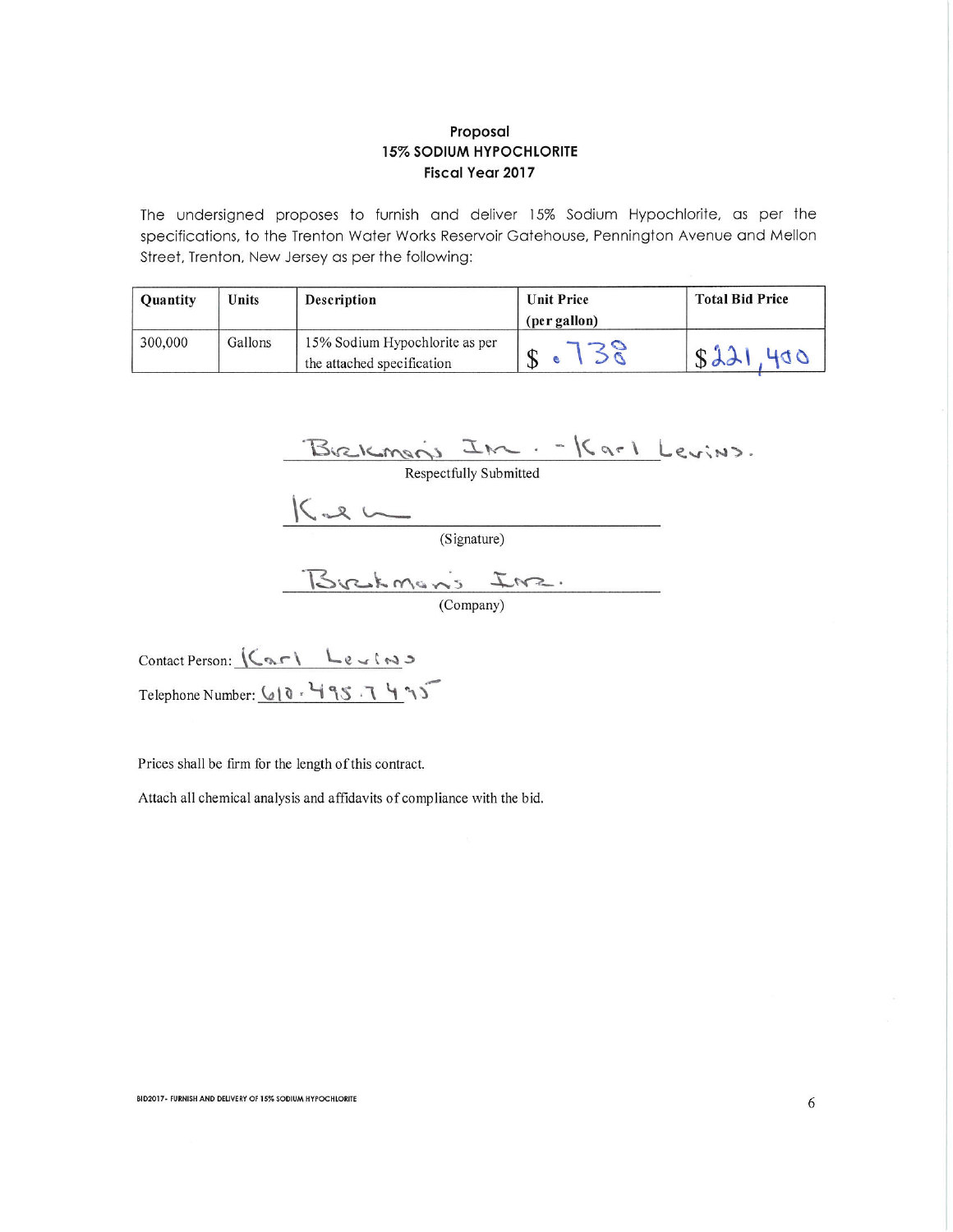The undersigned proposes to furnish and deliver 15% Sodium Hypochlorite, as per the specifications, to the Trenton Water Works Reservoir Gatehouse, Pennington Avenue and Mellon Street, Trenton, New Jersey as per the following:

| <b>Quantity</b> | Units   | <b>Description</b>                                           | <b>Unit Price</b> | <b>Total Bid Price</b> |
|-----------------|---------|--------------------------------------------------------------|-------------------|------------------------|
|                 |         |                                                              | (per gallon)      |                        |
| 300,000         | Gallons | 15% Sodium Hypochlorite as per<br>the attached specification | 0.782             | $S$ 23,460,00          |

TROMOS ROSS NEW HAVEN CHLOR-ALKALI UC

**Respectfully Submitted** 

SENIN VICE PROSTION

NEW HAVEN CATER-ATERN UC

Contact Person: THOMAS ROSS Telephone Number: 2037723350

Prices shall be firm for the length of this contract.

Attach all chemical analysis and affidavits of compliance with the bid.

NAUVAY

MUNTH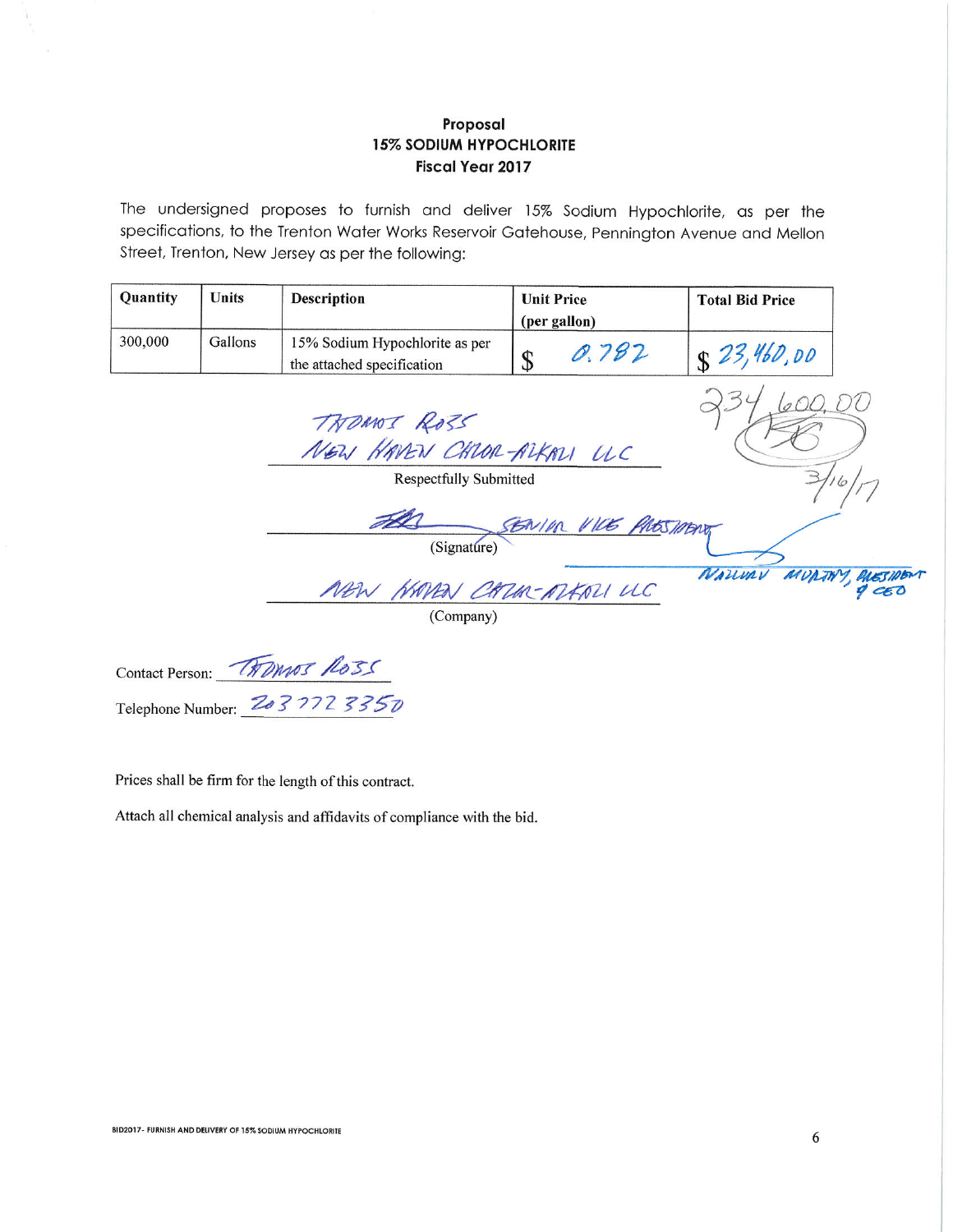The undersigned proposes to furnish and deliver 15% Sodium Hypochlorite, as per the specifications, to the Trenton Water Works Reservoir Gatehouse, Pennington Avenue and Mellon Street, Trenton, New Jersey as per the following:

| <b>Ouantity</b> | <b>Units</b> | <b>Description</b>                                           | <b>Unit Price</b> | <b>Total Bid Price</b> |
|-----------------|--------------|--------------------------------------------------------------|-------------------|------------------------|
|                 |              |                                                              | (per gallon)      |                        |
| 300,000         | Gallons      | 15% Sodium Hypochlorite as per<br>the attached specification | \$0.809           | \$242,700.00           |

Robert A. Allotta Vice President

Respectfully Submitted (Signature)

Miracle Chemical Company

(Company)

Contact Person: Robert A. Allotta 732-938-9110 Telephone Number:

Prices shall be firm for the length of this contract.

Attach all chemical analysis and affidavits of compliance with the bid.